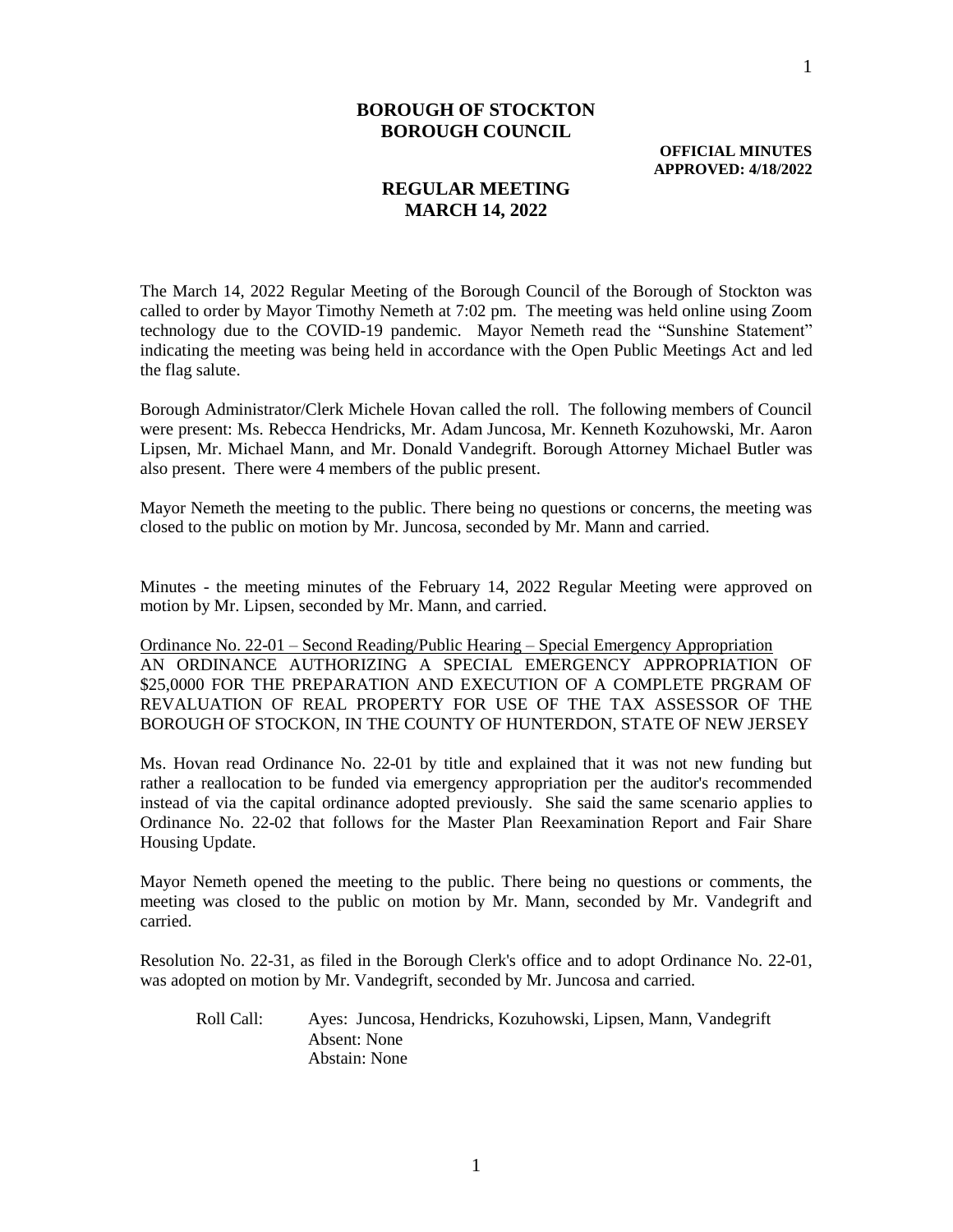**OFFICIAL MINUTES APPROVED: 4/18/2022**

## **REGULAR MEETING MARCH 14, 2022**

Ordinance No. 22-02 – Second Reading/Public Hearing – Special Emergency Appropriation AN ORDINANCE AUTHORIZING A SPECIAL EMERGENCY APPROPRIATION OF \$30,0000 FOR THE ENGAGEMENT OF SPECIAL CONSULTANTS FOR THE PREPARATION OF A MASTER PLAN RE-EXAMINATION REPORT AND FAIR SHARE HOUSING ELEMENT UPDATE FOR THE MASTER PLAN FOR THE BOROUGH OF STOCKTON, IN THE COUNTY OF HUNTERDON, STATE OF NEW JERSEY

Ms. Hovan read Ordinance No. 22-02 and referred to her prior explanation regarding the reallocation of funds.

Mayor Nemeth opened the meeting to the public. There being no questions or comments, the meeting was closed to the public on motion by Mr. Mann, seconded by Mr. Vandegrift and carried.

Resolution No. 22-32, as filed in the Borough Clerk's office and to adopt Ordinance No. 22-02, was adopted on motion by Mr. Mann, seconded by Mr. Vandegrift and carried.

Roll Call: Ayes: Juncosa, Hendricks, Kozuhowski, Lipsen, Mann, Vandegrift Absent: None Abstain: None

Ordinance No. 22-03 – Second Reading./Public Hearing – Water Capital

CAPITAL ORDINANCE TO AUTHORIZE THE PURCHASE AND INSTALLATION OF NEW OR REPLACEMENT EQUIPMENT AND MATERIALS FOR USE BY THE STOCKTON BOROUGH WATER UTILITY, BY AND FOR THE BOROUGH OF STOCKTON, IN THE COUNTY OF HUNTERDON, AND THE EXPENDITURE OF \$50,000.00 FROM THE WATER UTILITY CAPITAL IMPROVEMENT FUND FOR THE FINANCING THEREOF

Ms. Hovan read Ordinance No. 22-03 and said that unlike the first two ordinances, this one was new money, and it funds water system infrastructure repairs as needed. She said that system breaks and repairs are funded out of water capital and the last one was now depleted due to the cost of the with the new hydrant so this new one replenishes that account.

Mayor Nemeth opened the meeting to the public. There being no questions or comments, the meeting was closed to the public on motion by Mr. Juncosa, seconded by Mr. Mann and carried.

Resolution No. 22-33, as filed in the Borough Clerk's office and to adopt Ordinance No. 22-03, was adopted on motion by Mr. Juncosa, seconded by Ms. Hendricks and carried.

Roll Call: Ayes: Juncosa, Hendricks, Kozuhowski, Lipsen, Mann, Vandegrift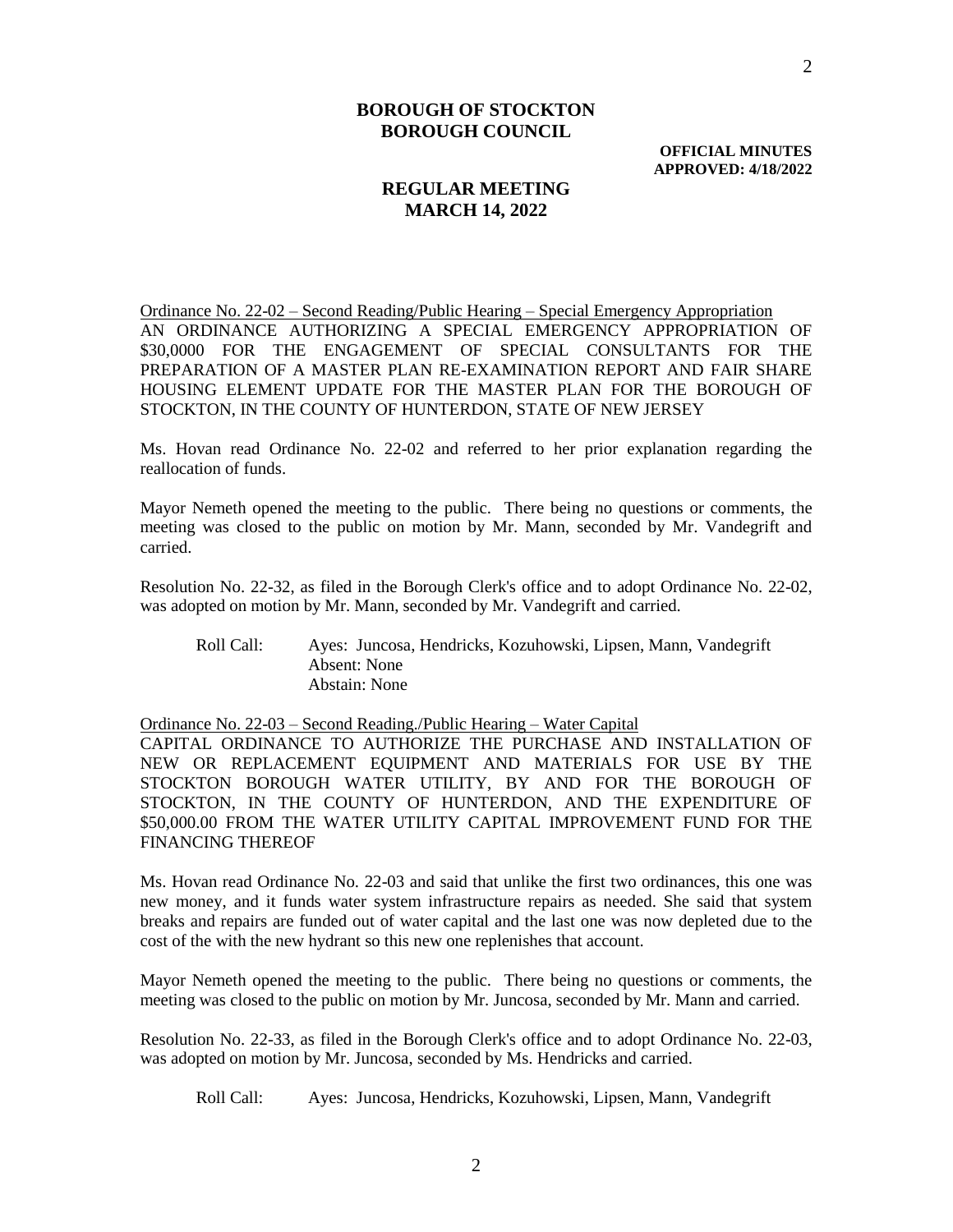**OFFICIAL MINUTES APPROVED: 4/18/2022**

## **REGULAR MEETING MARCH 14, 2022**

Absent: None Abstain: None

Resolutions - the following Resolutions No. 2022-34 and 2022-35, as filed in the Borough Clerk's office and listed below. Ms. Hovan explained the resolutions, including the bid status for the revaluation project and that the emergency funds allocated in response to Hurricane Ida that were not spent in 2021 are being funded. She added that ongoing Ida costs need to be funded either in the 2022 budget or by bond ordinance. On motion by Mr. Mann, seconded by Mr. Juncosa and carried, Resolutions 2022-34 and 2022-35 were adopted.

| 2022-34    | Authorization to bid – Revaluation Project                                                      |
|------------|-------------------------------------------------------------------------------------------------|
| 2022-35    | <b>Cancellation of Storm Emergency Appropriation Balances</b>                                   |
| Roll Call: | Ayes: Juncosa, Hendricks, Kozuhowski, Lipsen, Mann, Vandegrift<br>Absent: None<br>Abstain: None |

Claims for Payment - the Claims for Payment, as attached, were approved on motion by Mr. Juncosa, seconded by Mr. Lipsen and carried.

Roll Call: Ayes: Juncosa, Hendricks, Kozuhowski, Lipsen, Mann, Vandegrift Absent: None Abstain: None

Discussion - Worman Road Repairs

Ms. Hovan explained that she and the Borough Engineer have been working with FEMA for many months to ready this repair for funding assistance and that it has cleared the local hurdle for funding and now is at FEMA's next level to gain approval for the 75% reimbursement assistance. She said that while there are no guarantees before the final paperwork is approved, there appears to be no reason why the 75% reimbursement will not be realized. She explained that the repairs are a matter of public safety and also that the area requires NJDEP permitting which increases the costs and that a bond ordinance will be prepared for introduction next month. She said that the Borough closed the road and apparently residents opened it by moving the cones so she asked the County for help to close it better than the Borough could. Ms. Hovan said that the area could be closed for months to come by the time the bond is adopted and the project is bid and constructed. In response to a question raised by Mr. Kozuhowski about liability, Ms. Hovan said that there is considerable documentation that the Borough has declared the area unsafe for travel but that doesn't mean it couldn't be sued if someone went through anyway and got hurt, adding that the Borough has Tort Claim protection so it would be difficult for someone to be successful in litigation.